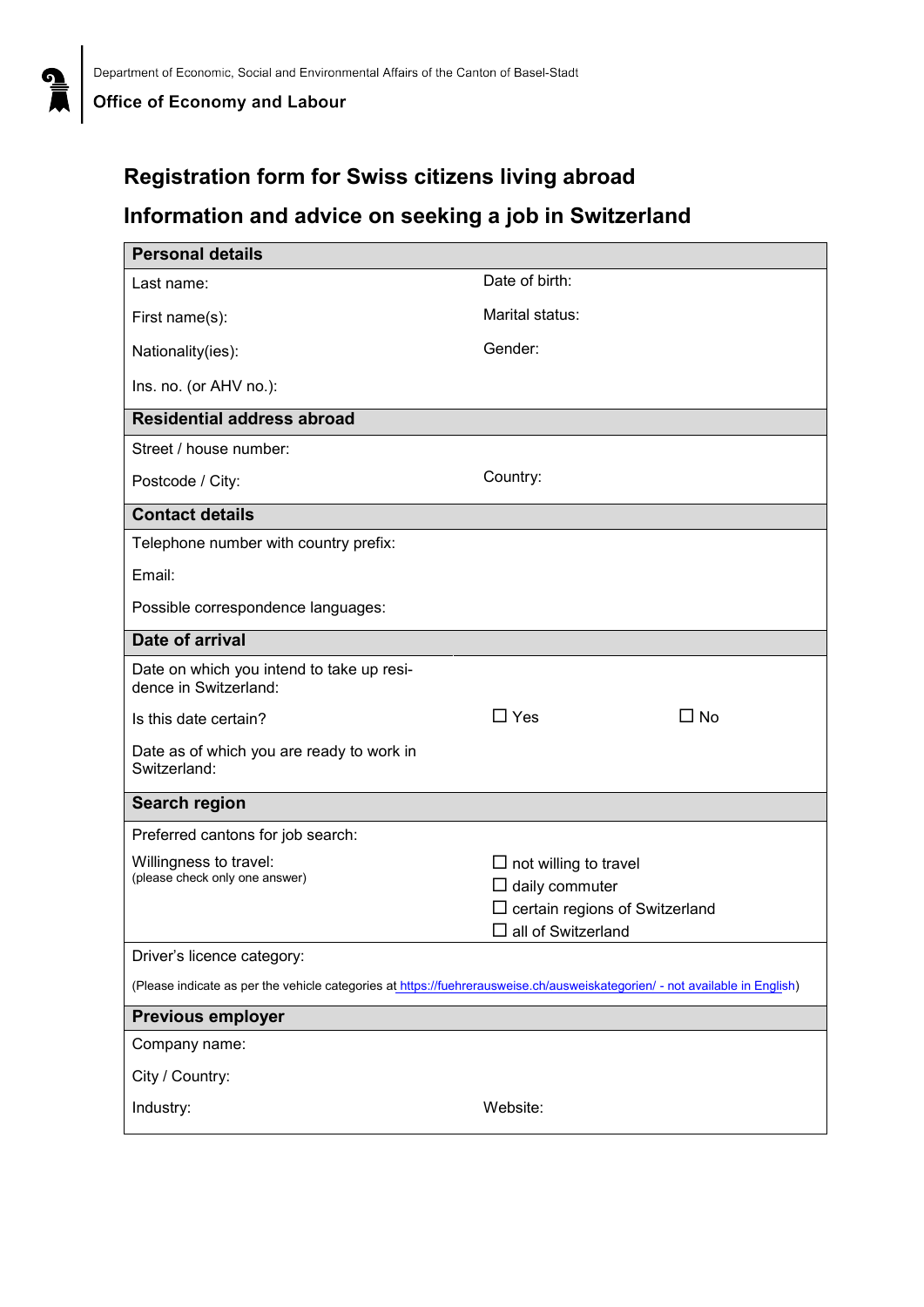| Language(s):<br>$1 =$ excellent                                                                                                           | $2 = good command$ | $3 = basic knowledge$    |  | $4 = no$ knowledge     |  |  |
|-------------------------------------------------------------------------------------------------------------------------------------------|--------------------|--------------------------|--|------------------------|--|--|
| Native language                                                                                                                           |                    |                          |  |                        |  |  |
| <b>Other languages</b>                                                                                                                    | spoken             |                          |  | written                |  |  |
|                                                                                                                                           |                    |                          |  |                        |  |  |
|                                                                                                                                           |                    |                          |  |                        |  |  |
|                                                                                                                                           |                    |                          |  |                        |  |  |
|                                                                                                                                           |                    |                          |  |                        |  |  |
| <b>Occupations / positions sought</b>                                                                                                     |                    |                          |  |                        |  |  |
|                                                                                                                                           |                    |                          |  |                        |  |  |
|                                                                                                                                           |                    |                          |  |                        |  |  |
| Full time / part time:                                                                                                                    |                    | $\%$                     |  |                        |  |  |
| (Please indicate a percentage between 10% and 100%.<br>Example: 1 working day = 20%)                                                      |                    |                          |  |                        |  |  |
| Are you flexible with regard to working hours?                                                                                            |                    | $\Box$ Yes               |  | $\square$ No           |  |  |
| Declaration of consent to disclose information                                                                                            |                    |                          |  |                        |  |  |
| I hereby confirm that certain information from my profile may be viewed in the public employment                                          |                    |                          |  |                        |  |  |
| services database, AVAM, as follows:                                                                                                      |                    |                          |  |                        |  |  |
| Job-room.ch in the public domain (anonymous):                                                                                             |                    | $\Box$ Yes               |  | □ No                   |  |  |
| Job-room.ch in the secure domain:<br>With contact details:                                                                                |                    | $\Box$ Yes<br>$\Box$ Yes |  | □ No                   |  |  |
| - Employer / private employment agency:                                                                                                   |                    | $\Box$ Yes               |  | $\Box$ No<br>$\Box$ No |  |  |
| Services of the Office of Economy and Labour, Canton of Basel-Stadt                                                                       |                    |                          |  |                        |  |  |
| 1. Jobseeker details included in the database of public employment services (AVAM)                                                        |                    |                          |  |                        |  |  |
| 2. Advice on applying for positions upon request by the individual seeking employment                                                     |                    |                          |  |                        |  |  |
| 3. Support in job search (geographic region, desired occupation, etc.)<br>4. Job opportunities posted on our AVAM database                |                    |                          |  |                        |  |  |
| Jobseeker's obligations                                                                                                                   |                    |                          |  |                        |  |  |
| 1. Send completed application including any required documents                                                                            |                    |                          |  |                        |  |  |
| 2. Follow recommendations (respond to vacancies listed, make adjustments to CV, etc.)<br>3. Provide proof of personal work search efforts |                    |                          |  |                        |  |  |
| 4. Provide information on changes to your planned return to Switzerland (cancellation, early or late                                      |                    |                          |  |                        |  |  |
| return, etc.)                                                                                                                             |                    |                          |  |                        |  |  |
| <b>Remarks</b>                                                                                                                            |                    |                          |  |                        |  |  |
|                                                                                                                                           |                    |                          |  |                        |  |  |
|                                                                                                                                           |                    |                          |  |                        |  |  |
|                                                                                                                                           |                    |                          |  |                        |  |  |
|                                                                                                                                           |                    |                          |  |                        |  |  |
| Place and date:                                                                                                                           |                    |                          |  |                        |  |  |